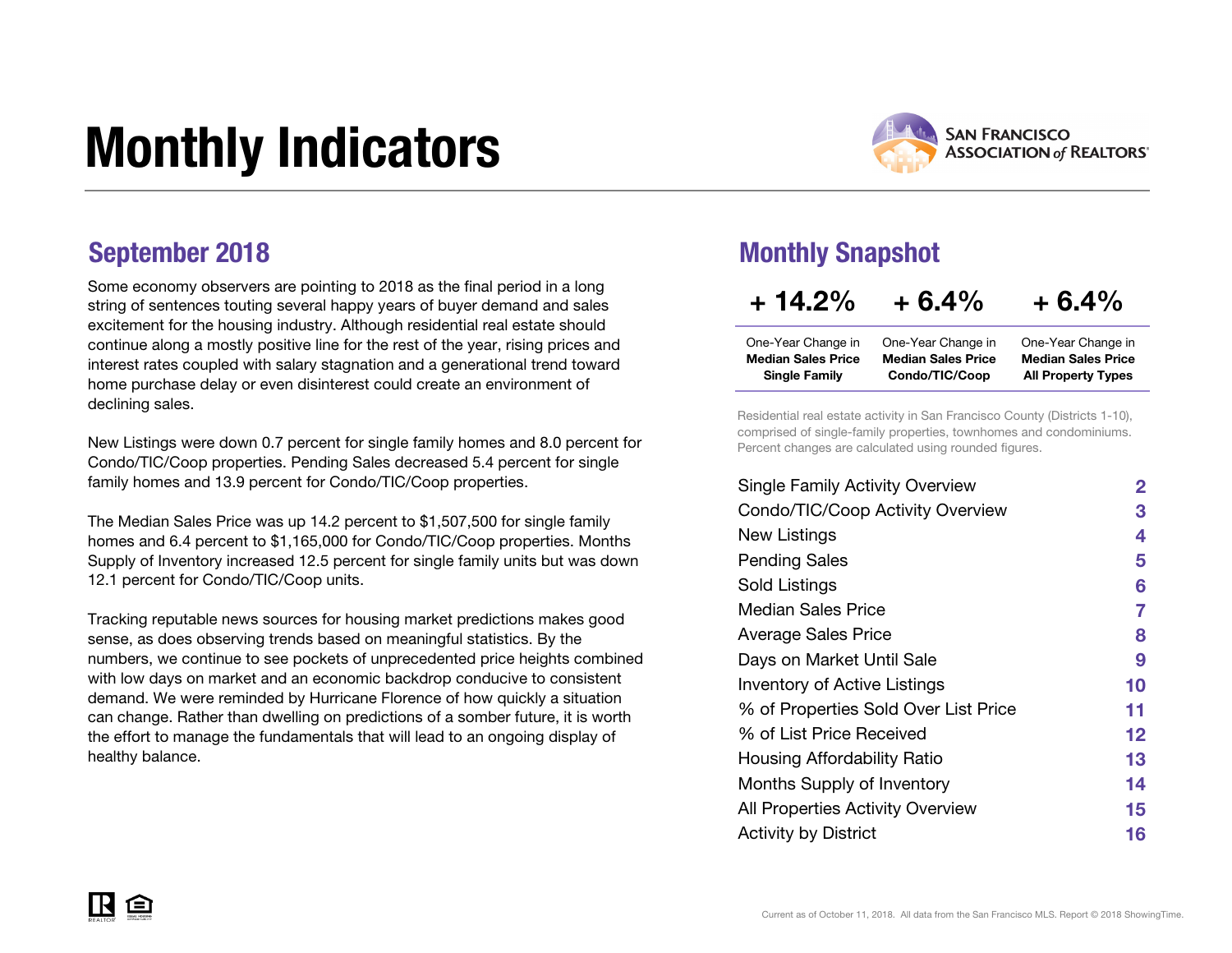# Single Family Activity Overview

Key metrics by report month and for year-to-date (YTD) starting from the first of the year.



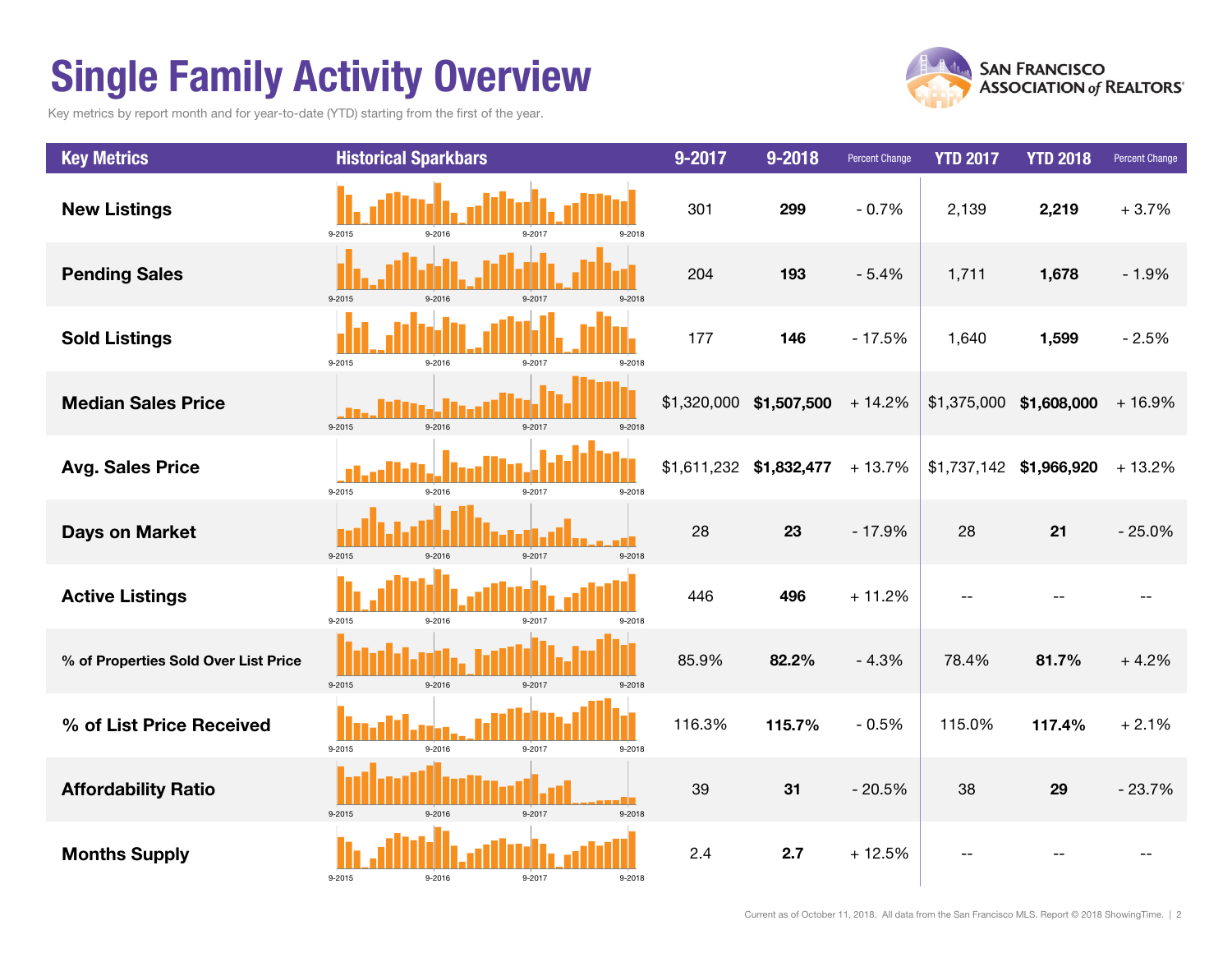# Condo/TIC/Coop Activity Overview

Key metrics by report month and for year-to-date (YTD) starting from the first of the year.



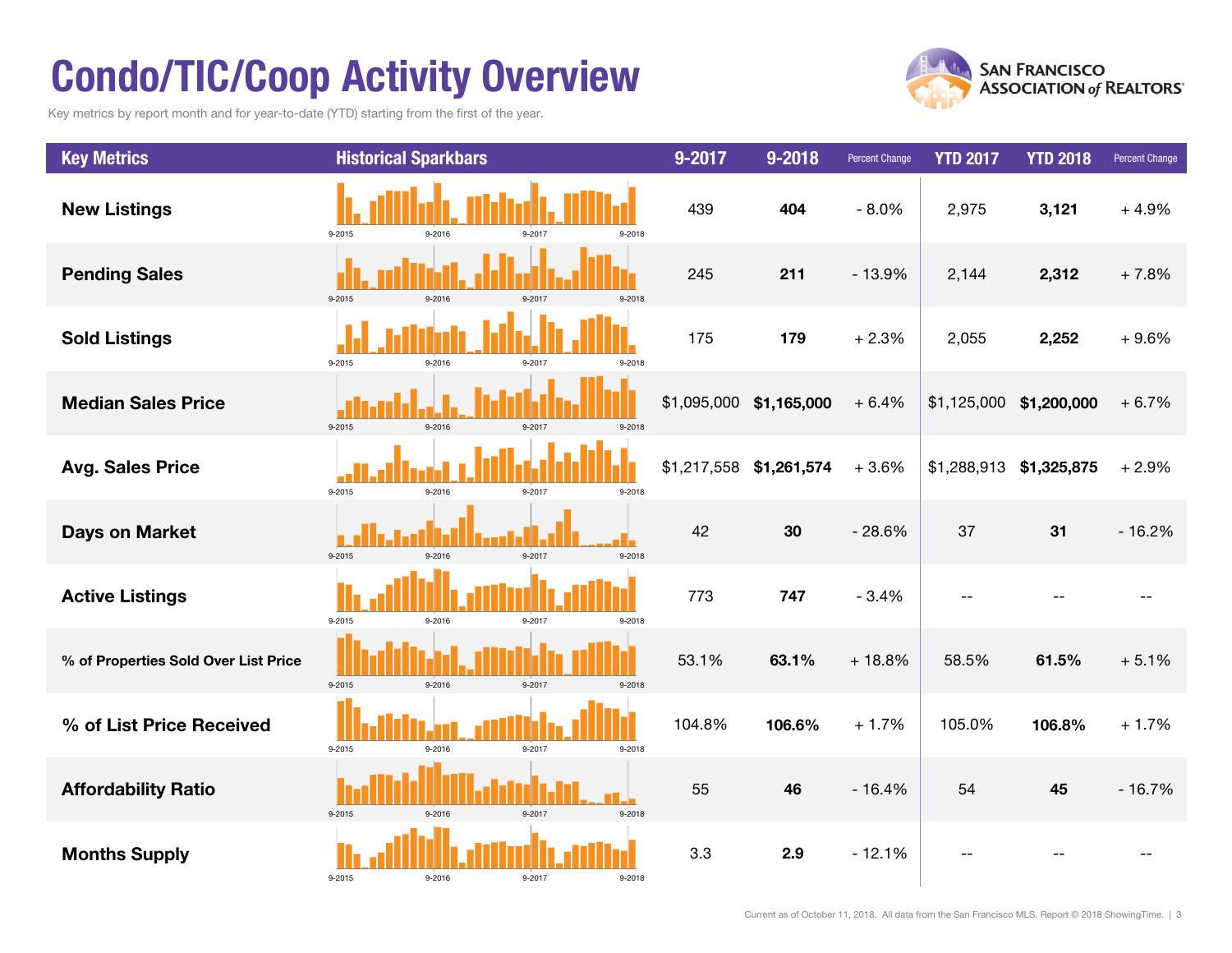### New Listings

A count of the properties that have been newly listed on the market in a given month.



Coop

Year-Over-Year Change



### Historical New Listings by Month



#### Current as of October 11, 2018. All data from the San Francisco MLS. Report © 2018 ShowingTime. | 4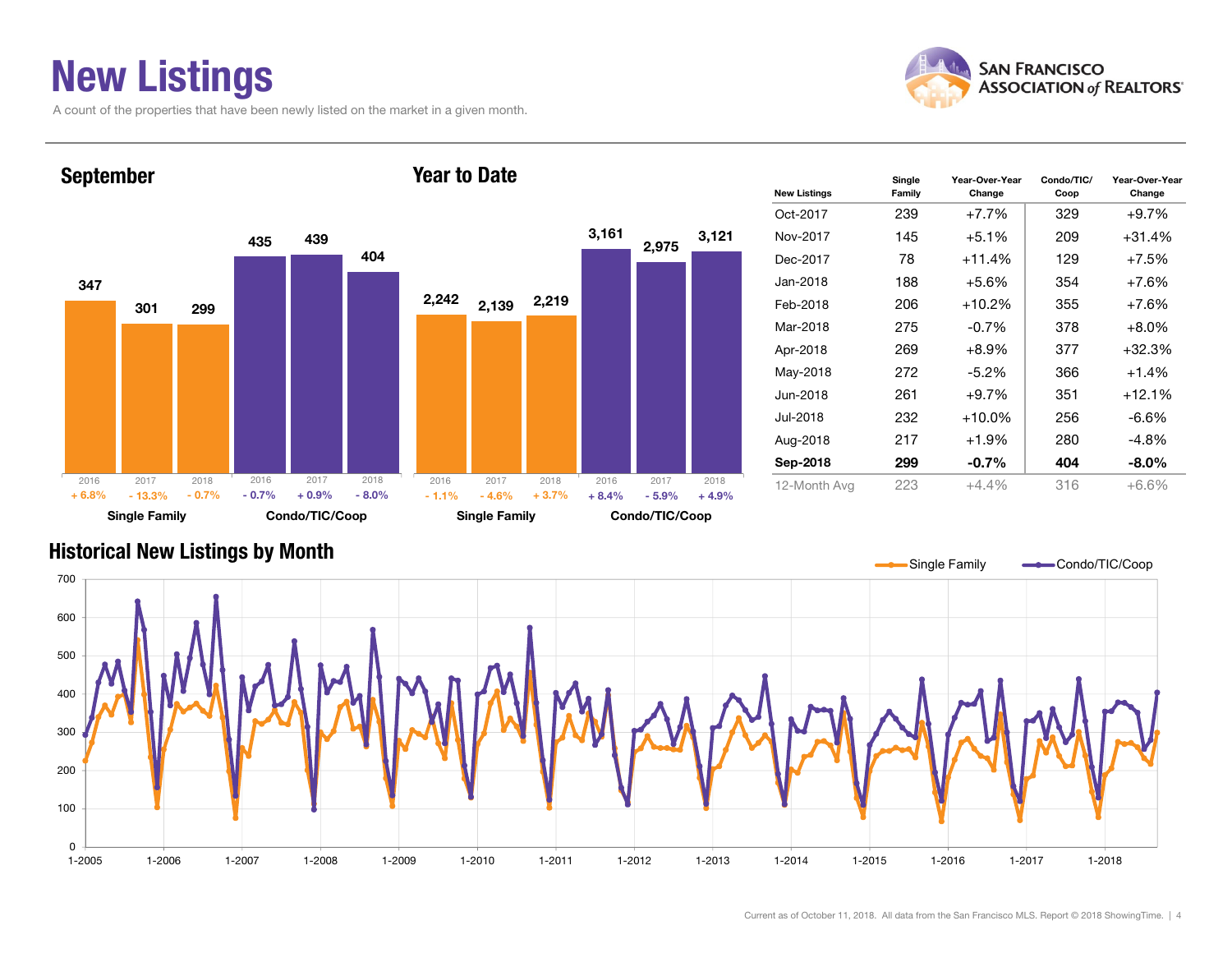### Pending Sales

A count of the properties on which offers have been accepted in a given month.



Change



#### Historical Pending Sales by Month

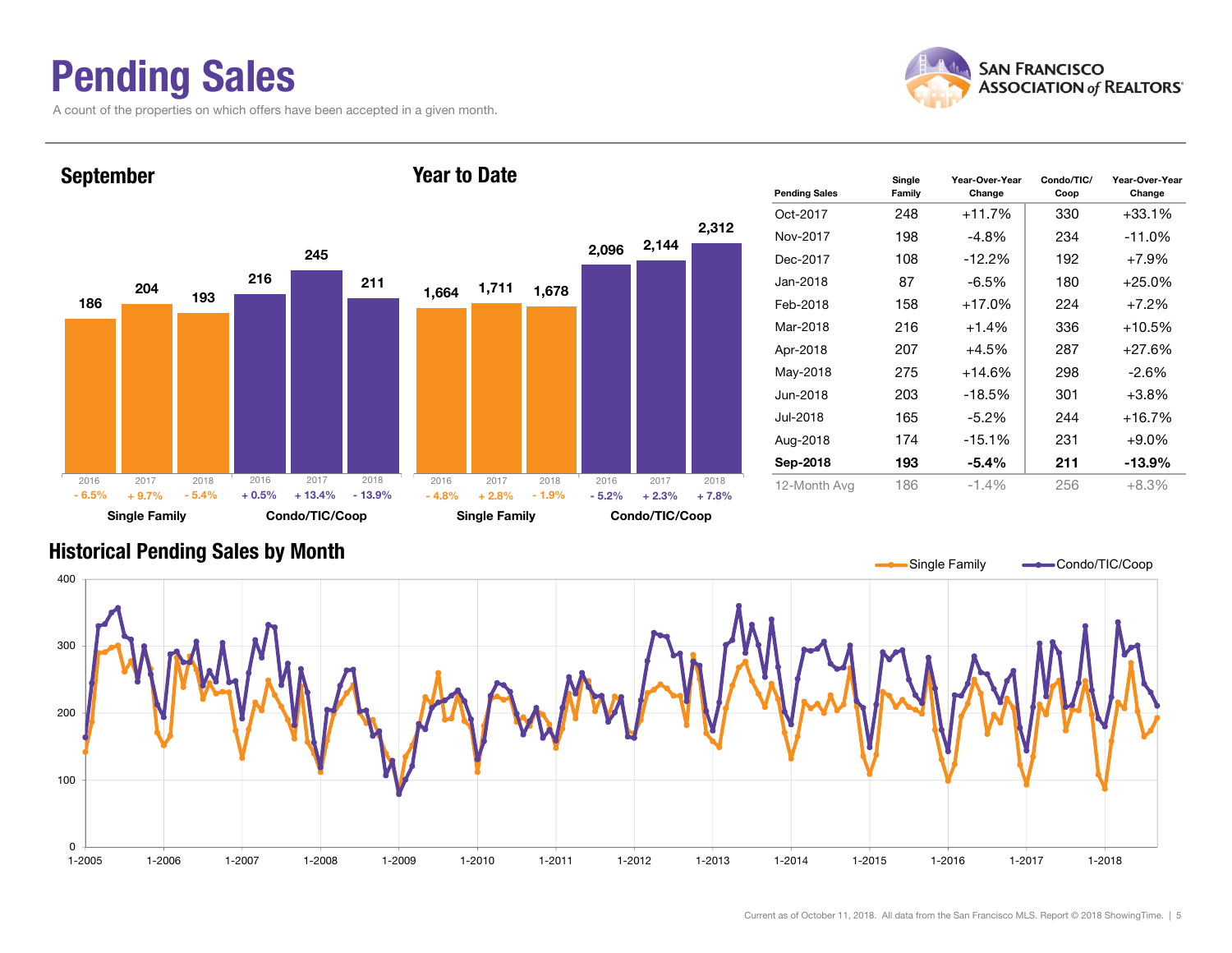# Sold Listings

A count of the actual sales that closed in a given month.



#### 178 234177 175146179Single Family Condo/TIC/Coop September 1,590 2,058 2,055 1,640 1,599 2,252 Single Family Condo/TIC/Coop Year to Date20162017 2018 - 0.6% $\%$  - 17.5% + 29.3% - 25.2% + 2.3% - 4.7% + 3.1% - 2.5% - 3.4% - 0.1%  $-0.1\% + 9.6\%$ 2016 2017 2018 2016 2017 2018 2016 2017 2018 + 8.5% $-17.5\%$   $+ 29.3\%$   $- 25.2\%$   $+ 2.3\%$   $- 4.7\%$  $+3.1\%$   $-2.5\%$   $-3.4\%$

| <b>Sold Listings</b> | Single<br>Family | Condo/TIC/<br>Year-Over-Year<br>Change<br>Coop |     | Year-Over-Year<br>Change |
|----------------------|------------------|------------------------------------------------|-----|--------------------------|
| Oct-2017             | 233              | $+2.6%$                                        | 311 | +31.8%                   |
| Nov-2017             | 245              | $+18.9%$                                       | 278 | $+5.7%$                  |
| Dec-2017             | 149              | $-25.5%$                                       | 250 | $+5.0%$                  |
| Jan-2018             | 95               | $-10.4%$                                       | 149 | $-0.7\%$                 |
| Feb-2018             | 107              | $-3.6\%$                                       | 201 | $+28.0\%$                |
| Mar-2018             | 200              | $+15.6%$                                       | 289 | $+0.7%$                  |
| Apr-2018             | 191              | $-5.9\%$                                       | 295 | $+27.2%$                 |
| May-2018             | 248              | $+13.8%$                                       | 312 | +14.7%                   |
| Jun-2018             | 231              | $+0.4\%$                                       | 302 | -6.8%                    |
| Jul-2018             | 192              | -8.6%                                          | 268 | $+12.1%$                 |
| Aug-2018             | 189              | $-10.8%$                                       | 257 | $+17.4%$                 |
| Sep-2018             | 146              | $-17.5%$                                       | 179 | $+2.3%$                  |
| 12-Month Avg         | 186              | $-2.1%$                                        | 258 | $+10.7%$                 |

#### Historical Sold Listings by Month

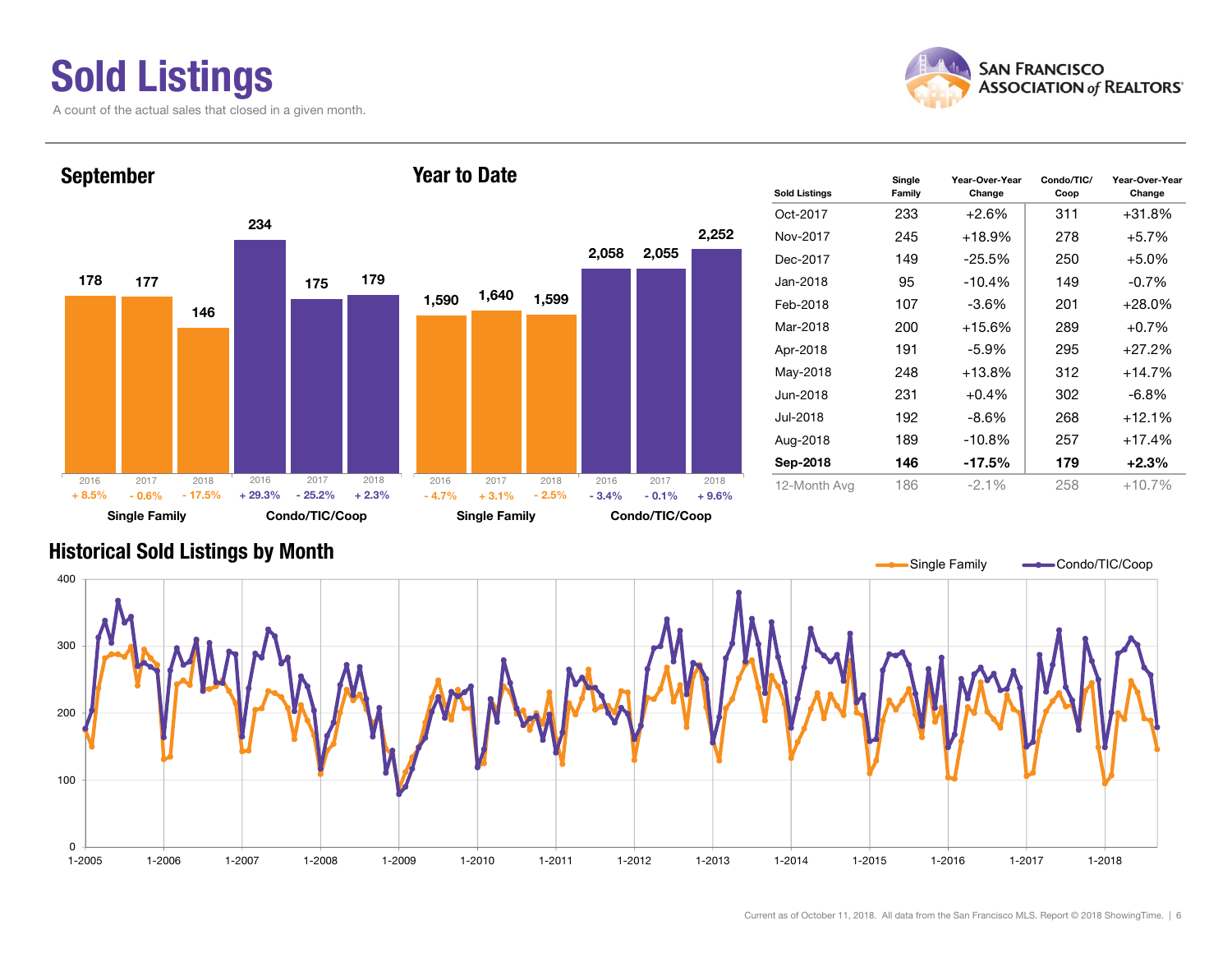### Median Sales Price

September

Point at which half of the sales sold for more and half sold for less, not accounting for seller concessions, in a given month.

Year to Date



#### \$1,216,875 \$1,022,500 \$1,320,000 \$1,095,000 \$1,507,500 \$1,165,000 Single Family Condo/TIC/Coop \$1,320,000 \$1,090,830 \$1,125,000 \$1,375,000 \$1,608,000 \$1,200,000 Single Family Condo/TIC/Coop 2016 2017 2018+ 8.5% $\%$  + 14.2% - 1.7% + 7.1% + 6.4% + 5.6% + 4.2% + 16.9% + 1.7% + 3.1%  $+3.1\% + 6.7\%$ 2016 2017 2018 2016 2017 2018 2016 2017 2018 + 5.4% $+ 14.2\%$  - 1.7% + 7.1% + 6.4% + 5.6%  $+4.2\%$   $+16.9\%$   $+1.7\%$

| <b>Median Sales Price</b> | Single<br>Family | Year-Over-Year<br>Change | Condo/TIC/<br>Coop | Year-Over-Year<br>Change |  |  |
|---------------------------|------------------|--------------------------|--------------------|--------------------------|--|--|
| Oct-2017                  | \$1,575,000      | $+12.5%$                 | \$1,140,000        | $+0.2%$                  |  |  |
| Nov-2017                  | \$1,495,000      | +10.5%                   | \$1,237,500        | $+17.0%$                 |  |  |
| Dec-2017                  | \$1,450,000      | $+11.4%$                 | \$1,120,000        | $+10.8%$                 |  |  |
| Jan-2018                  | \$1,330,000      | $+6.4%$                  | \$1,100,000        | $+10.0\%$                |  |  |
| Feb-2018                  | \$1,700,000      | $+31.8%$                 | \$1,076,000        | $-9.2\%$                 |  |  |
| Mar-2018                  | \$1,687,500      | $+25.0%$                 | \$1,250,000        | $+9.9%$                  |  |  |
| Apr-2018                  | \$1,650,000      | $+19.6%$                 | \$1,250,000        | $+13.6%$                 |  |  |
| May-2018                  | \$1,616,944      | $+9.6%$                  | \$1,257,500        | $+7.6%$                  |  |  |
| Jun-2018                  | \$1,625,000      | $+11.2%$                 | \$1,169,750        | $+4.0%$                  |  |  |
| Jul-2018                  | \$1,626,250      | $+16.2%$                 | \$1,158,333        | $+0.7%$                  |  |  |
| Aug-2018                  | \$1,550,000      | +12.5%                   | \$1,240,000        | +5.5%                    |  |  |
| Sep-2018                  | \$1,507,500      | $+14.2%$                 | \$1,165,000        | $+6.4\%$                 |  |  |
| 12-Month Avg*             | \$1,584,500      | +15.9%                   | \$1,195,000        | $+8.1%$                  |  |  |

\* Median Sales Price for all properties from October 2017 through September 2018. This is not the average of the individual figures above.



#### Historical Median Sales Price by Month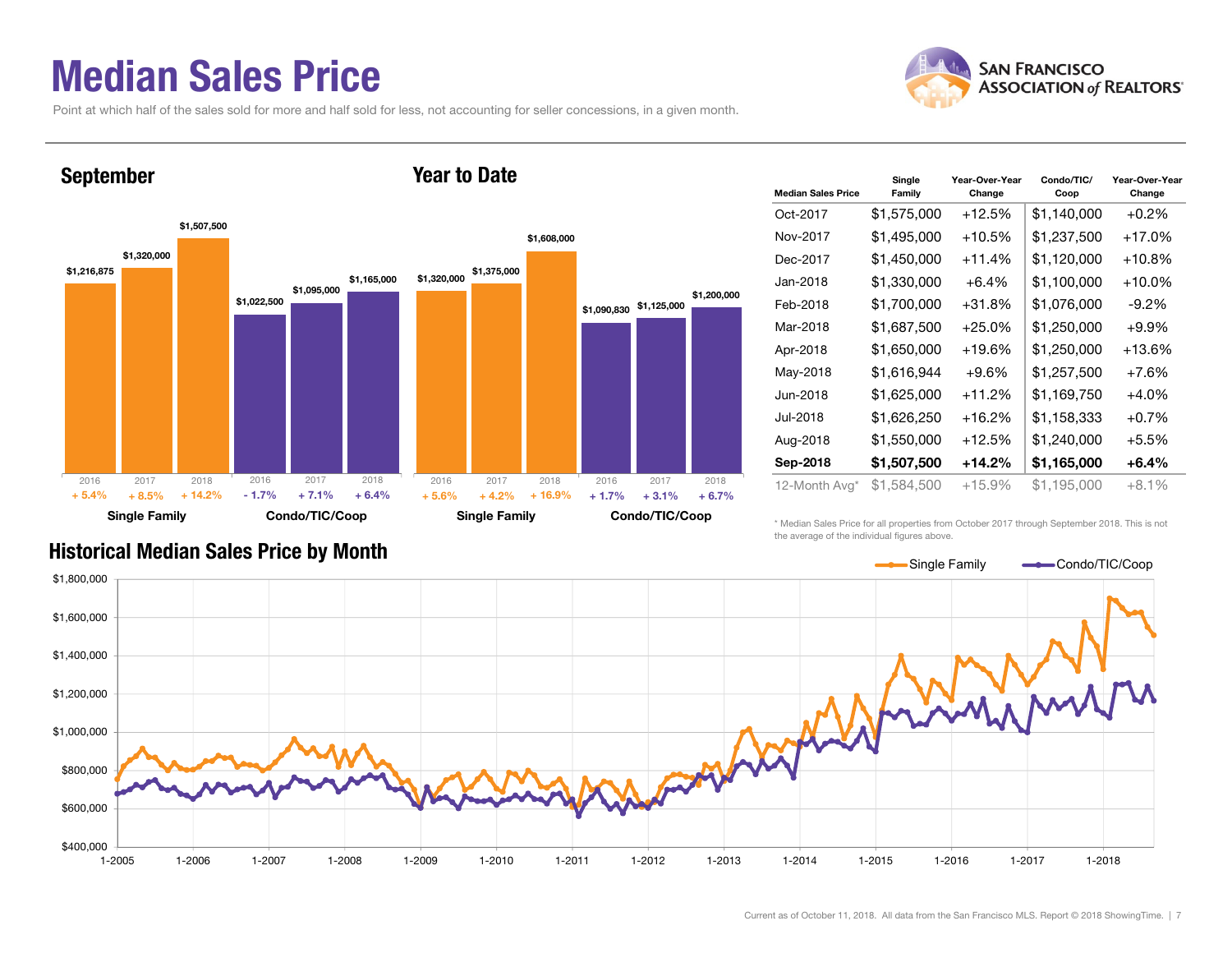### Average Sales Price

September

Average sales price for all closed sales, not accounting for seller concessions, in a given month.



\$1,487,123 \$1,208,334 \$1,217,558 \$1,261,574 \$1,611,232 \$1,832,477 Single Family Condo/TIC/Coop \$1,661,963 \$1,737,142 \$1,239,952 \$1,288,913 \$1,325,875 \$1,966,920 Single Family Condo/TIC/Coop 2016 2017 2018+ 8.3% $\%$  + 13.7% + 3.6% + 0.8% + 3.6% + 1.2% + 4.5% + 13.2% - 0.5% + 3.9%  $+3.9\%$   $+2.9\%$ 2016 2017 2018 2016 2017 2018 2016 2017 2018 + 6.9% $+ 13.7\%$   $+ 3.6\%$   $+ 0.8\%$   $+ 3.6\%$   $+ 1.2\%$  $+4.5\%$   $+13.2\%$   $-0.5\%$ 

Year to Date

| Avg. Sales Price | Single<br>Family | Year-Over-Year<br>Change | Condo/TIC/<br>Coop | Year-Over-Year<br>Change |
|------------------|------------------|--------------------------|--------------------|--------------------------|
| Oct-2017         | \$2,007,445      | $+0.4%$                  | \$1,275,773        | $+0.9%$                  |
| Nov-2017         | \$1,755,315      | -0.7%                    | \$1,386,511        | +21.6%                   |
| Dec-2017         | \$1,908,433      | $+15.1%$                 | \$1,263,727        | $+1.1%$                  |
| Jan-2018         | \$1,787,311      | $+9.4%$                  | \$1,321,377        | +13.7%                   |
| Feb-2018         | \$2,107,409      | $+25.1%$                 | \$1,263,105        | $-7.0\%$                 |
| Mar-2018         | \$1,949,493      | $+3.1%$                  | \$1,371,131        | $+6.9\%$                 |
| Apr-2018         | \$2,202,113      | $+17.1%$                 | \$1,335,718        | $+3.0\%$                 |
| May-2018         | \$1,992,346      | $+8.5%$                  | \$1,399,046        | $+3.9\%$                 |
| Jun-2018         | \$1,943,346      | $+12.5%$                 | \$1,335,648        | $-1.2%$                  |
| Jul-2018         | \$1,977,816      | $+13.7%$                 | \$1,239,628        | $-0.3%$                  |
| Aug-2018         | \$1,846,660      | $+17.8%$                 | \$1,349,794        | +6.3%                    |
| Sep-2018         | \$1,832,477      | $+13.7%$                 | \$1,261,574        | +3.6%                    |
| 12-Month Avg*    | \$1,943,957      | +10.5%                   | \$1,321,261        | +4.1%                    |

\* Avg. Sales Price for all properties from October 2017 through September 2018. This is not the average of the individual figures above.



### Historical Average Sales Price by Month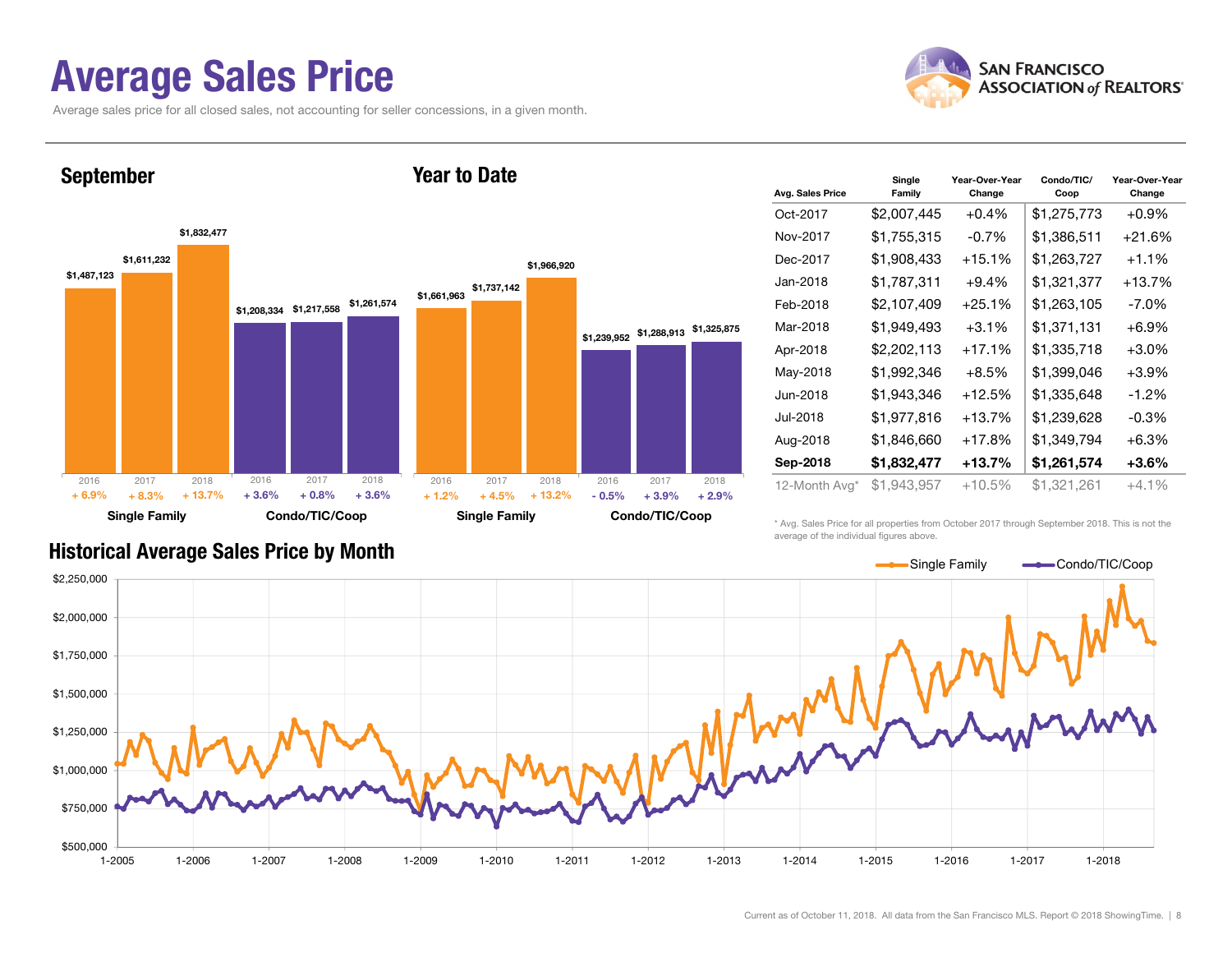### Days on Market Until Sale

Average number of days between when a property is listed and when an offer is accepted in a given month.





| Days on Market | Single<br>Family | Year-Over-Year<br>Change | Condo/TIC/<br>Coop | Year-Over-Year<br>Change |
|----------------|------------------|--------------------------|--------------------|--------------------------|
| Oct-2017       | 23               | $-14.8%$                 | 31                 | -8.8%                    |
| Nov-2017       | 26               | $-31.6%$                 | 35                 | $-12.5%$                 |
| Dec-2017       | 28               | $-31.7%$                 | 45                 | $-6.3%$                  |
| Jan-2018       | 33               | $-21.4%$                 | 55                 | $-6.8\%$                 |
| Feb-2018       | 22               | $-35.3%$                 | 37                 | $+2.8%$                  |
| Mar-2018       | 22               | $-29.0\%$                | 26                 | $-18.8%$                 |
| Apr-2018       | 18               | $-30.8%$                 | 26                 | $-18.8%$                 |
| May-2018       | 20               | $-16.7%$                 | 27                 | $-18.2%$                 |
| Jun-2018       | 18               | $-33.3%$                 | 27                 | $-27.0%$                 |
| Jul-2018       | 21               | $-12.5%$                 | 31                 | $-6.1%$                  |
| Aug-2018       | 22               | $-18.5%$                 | 36                 | $-12.2%$                 |
| Sep-2018       | 23               | $-17.9%$                 | 30                 | $-28.6\%$                |
| 12-Month Avg*  | 22               | $-25.1%$                 | 33                 | $-14.3%$                 |

Historical Days on Market Until Sale by Month

\* Days on Market for all properties from October 2017 through September 2018. This is not the average of the individual figures above.

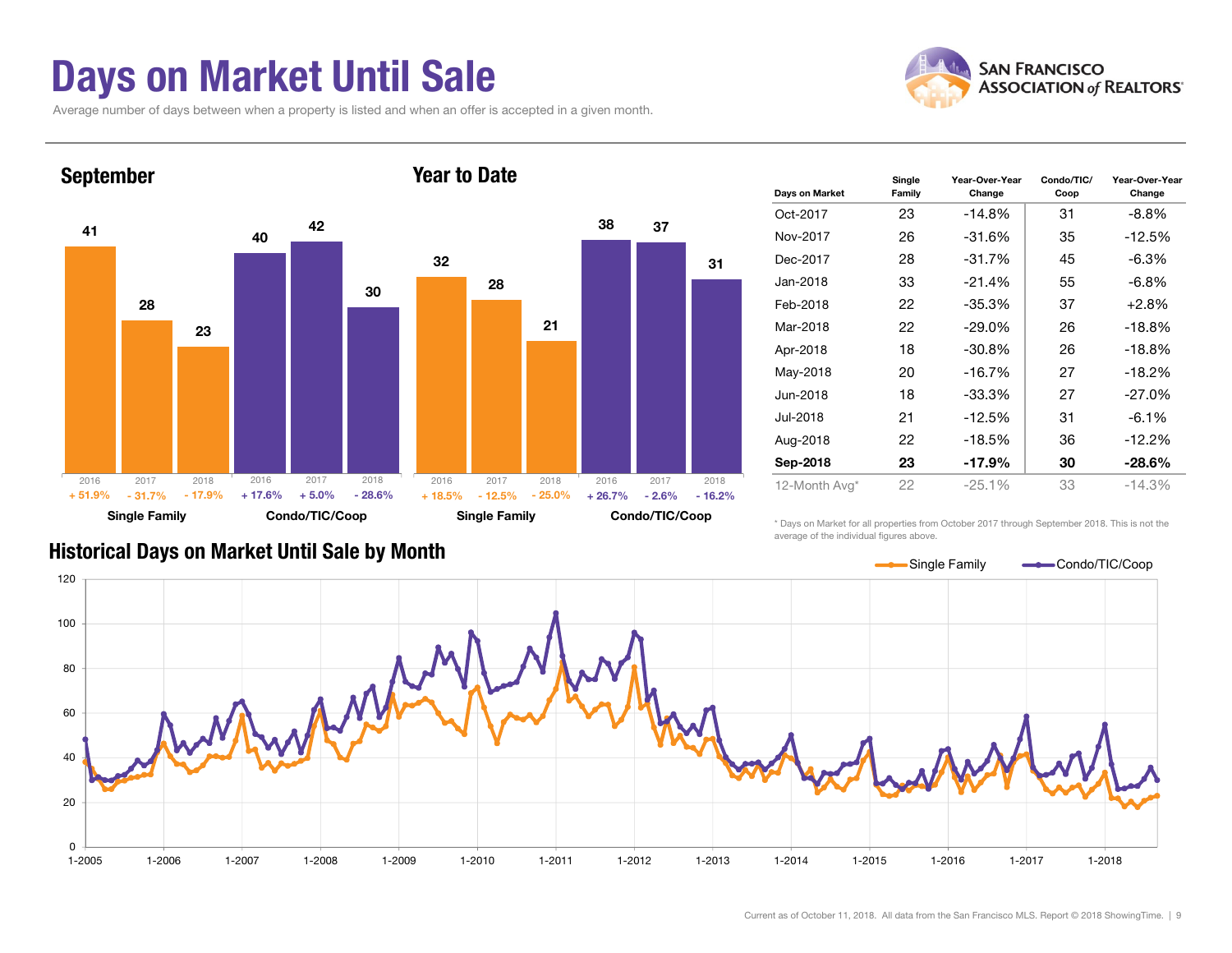### Inventory of Active Listings

The number of properties available for sale in active status at the end of a given month.



Year-Over-Year Change



#### Historical Inventory of Active Listings by Month

\* Active Listings for all properties from October 2017 through September 2018. This is not the average of the individual figures above.

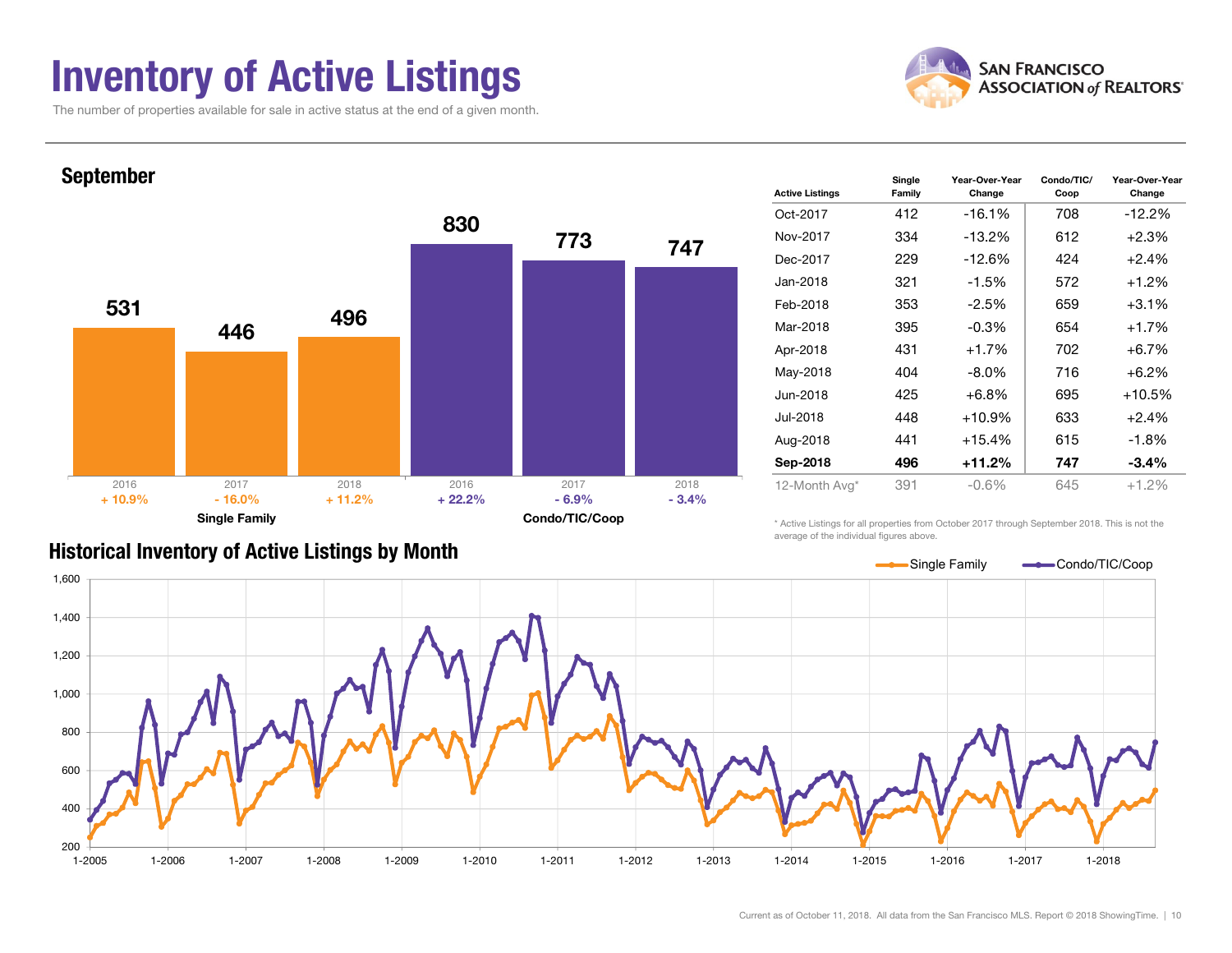### % of Properties Sold Over List Price

Percentage found when dividing the number of properties sold by properties sold over its original list price, not accounting for seller concessions.



| % of Properties<br>Sold Over List Price | Single<br>Family | Condo/TIC/<br>Year-Over-Year<br>Change<br>Coop |       |           |  |  |
|-----------------------------------------|------------------|------------------------------------------------|-------|-----------|--|--|
| Oct-2017                                | 83.7%            | $+6.1%$                                        | 66.6% | $+23.8%$  |  |  |
| Nov-2017                                | 80.8%            | $+11.0%$                                       | 58.3% | -7.6%     |  |  |
| Dec-2017                                | 73.2%            | $+6.1\%$                                       | 54.4% | $+28.3%$  |  |  |
| Jan-2018                                | 70.5%            | $+13.2\%$                                      | 33.6% | $-13.2\%$ |  |  |
| Feb-2018                                | 80.4%            | $+2.6\%$                                       | 58.7% | $+2.4%$   |  |  |
| Mar-2018                                | 77.5%            | $+3.9%$                                        | 59.2% | -4.5%     |  |  |
| Apr-2018                                | 77.5%            | $+0.3%$                                        | 66.8% | $+7.6%$   |  |  |
| May-2018                                | 84.7%            | $+7.4%$                                        | 67.6% | $+10.8%$  |  |  |
| Jun-2018                                | 88.3%            | $+10.4%$                                       | 68.2% | $+16.4%$  |  |  |
| Jul-2018                                | 84.9%            | $+4.3%$                                        | 63.8% | +1.6%     |  |  |
| Aug-2018                                | 81.0%            | $+2.8\%$                                       | 57.6% | $-5.1%$   |  |  |
| Sep-2018                                | 82.2%            | $-4.3%$                                        | 63.1% | +18.8%    |  |  |
| 12-Month Avg                            | 81.2%            | $+5.4\%$                                       | 61.1% | $+7.0\%$  |  |  |

#### Historical % of Properties Sold Over List Price by Month

\* % of Properties Sold Over List Price for all properties from October 2017 through September 2018. This is not the average of the individual figures above.



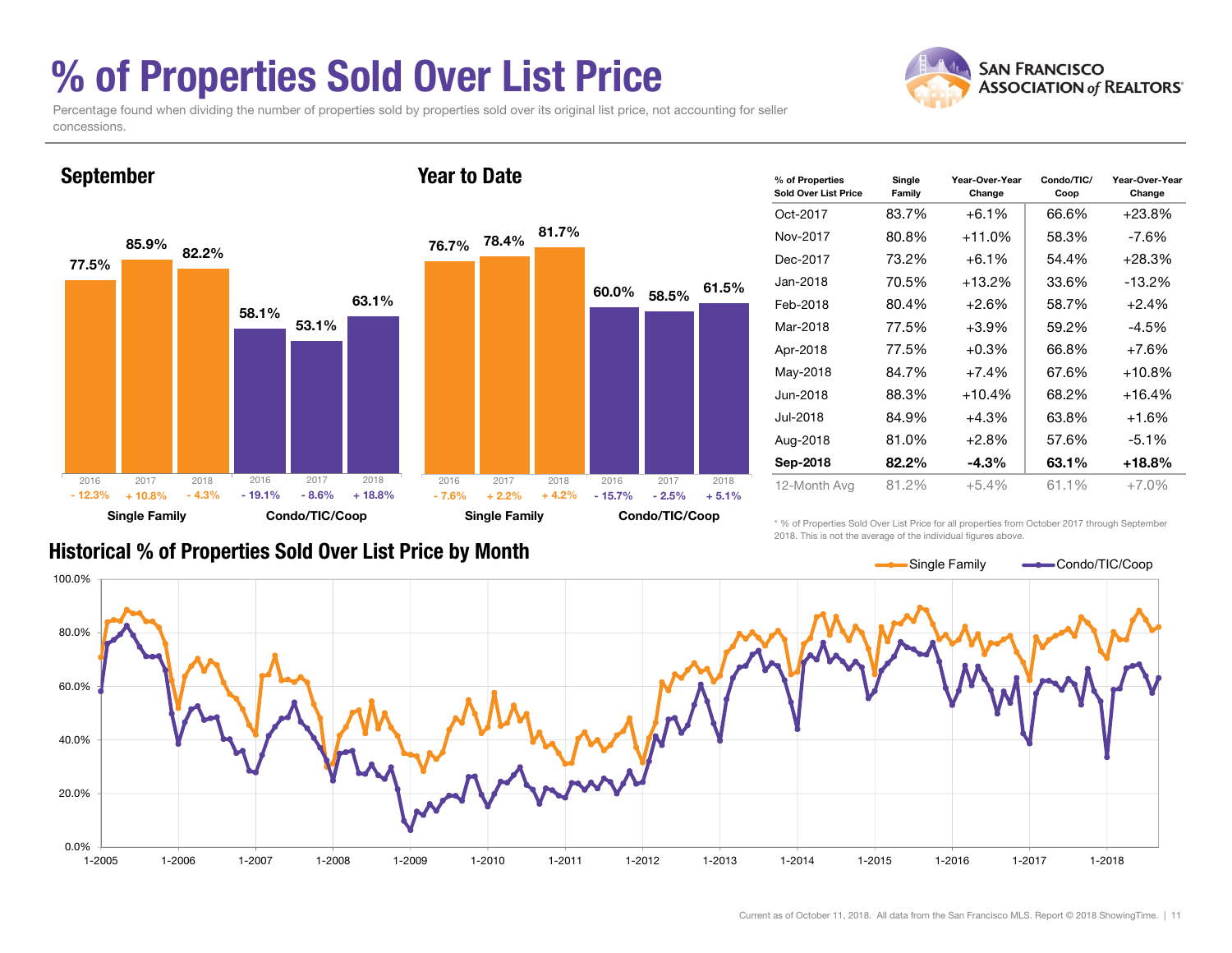### % of List Price Received

September



Percentage found when dividing a property's sales price by its most recent list price, then taking the average for all properties sold in a given month, not accounting for seller concessions.

Year to Date



| % of List Price<br>Received | Single<br>Family | Year-Over-Year<br>Change | Condo/TIC/<br>Coop | Year-Over-Year<br>Change |         |
|-----------------------------|------------------|--------------------------|--------------------|--------------------------|---------|
| Oct-2017                    | 115.6%           | 106.6%                   | $+2.3%$            |                          |         |
| Nov-2017                    | 115.5%           | $+5.9%$                  | 104.5%             | $-0.1%$                  |         |
| Dec-2017                    | 114.3%           | $+5.4%$                  | 103.8%             | $+2.3%$                  |         |
| Jan-2018                    | 112.3%           | 101.7%                   | $+0.3%$            |                          |         |
| Feb-2018                    | 115.8%           | $+1.8\%$                 | 105.1%             | $+1.2%$                  |         |
| Mar-2018                    | 117.5%           | $+4.5%$                  | 107.1%             | $+2.1%$                  |         |
| Apr-2018                    | 119.2%<br>119.4% |                          | $+3.3%$            | 108.9%                   | $+3.6%$ |
| May-2018                    |                  | $+3.6%$                  | 108.4%             | $+2.8%$                  |         |
| Jun-2018                    | 120.1%           | $+2.8%$                  | 107.3%             | $+1.4%$                  |         |
| Jul-2018                    | 117.0%           | $-0.1%$                  | 107.3%             | $+1.2%$                  |         |
| Aug-2018                    | 114.7%           | $-0.7%$                  | 105.7%             | $0.0\%$                  |         |
| Sep-2018                    | 115.7%           | $-0.5\%$                 | 106.6%             | $+1.7%$                  |         |
| 12-Month Avg*               | 116.8%           | $+2.9%$                  | 106.3%             | $+1.7%$                  |         |

\* % of List Price Received for all properties from October 2017 through September 2018. This is not the average of the individual figures above.



### Historical % of List Price Received by Month

Current as of October 11, 2018. All data from the San Francisco MLS. Report © 2018 ShowingTime. | 12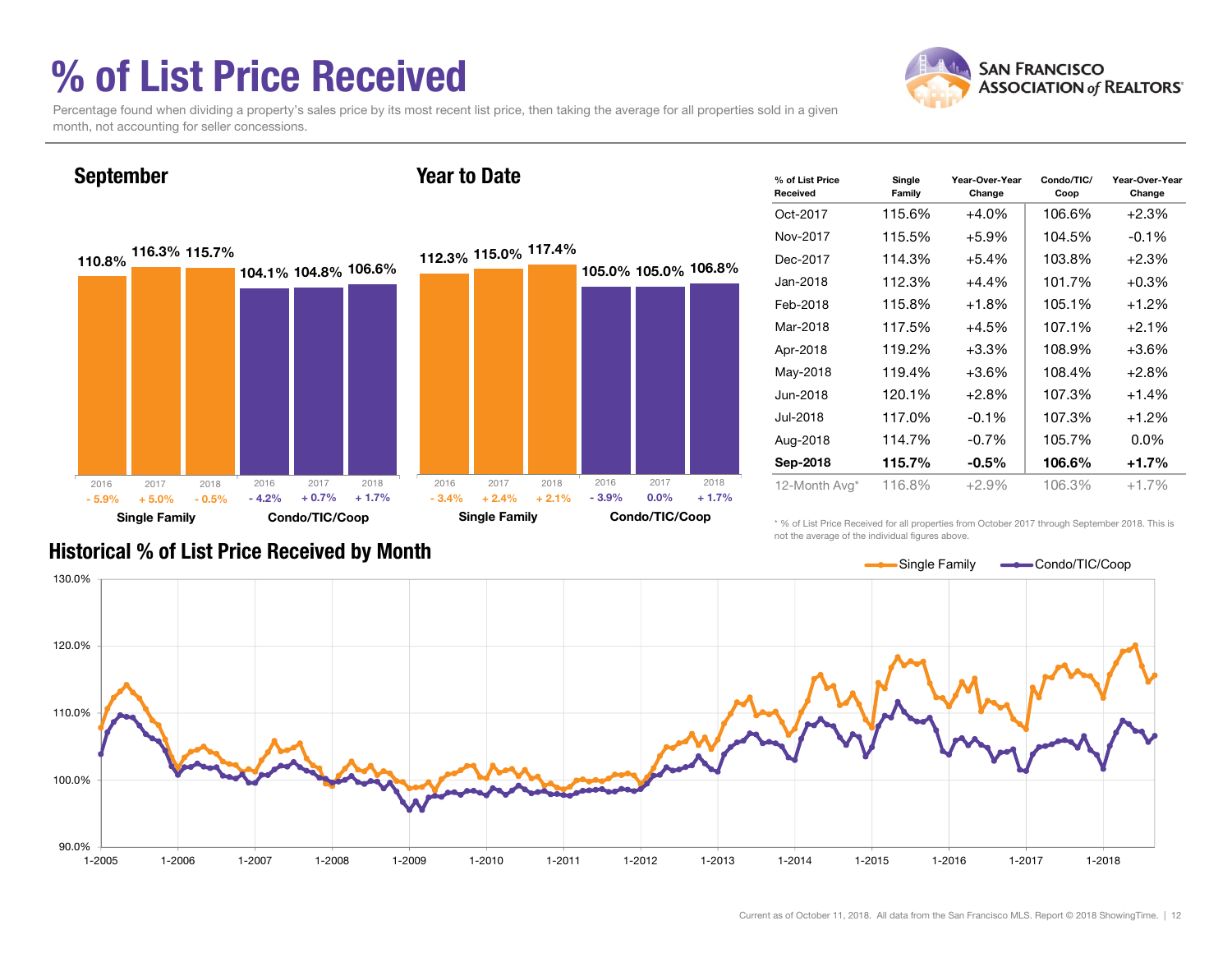# Housing Affordability Ratio

**SAN FRANCISCO ASSOCIATION of REALTORS'** 

This index measures housing affordability for the region. For example, an index of 120 means the median household income is 120% of what is necessary to qualify for the median-priced home under prevailing interest rates. A higher number means greater affordability.



| <b>Affordability Ratio</b> | Single<br>Family | Year-Over-Year<br>Change | Condo/TIC/<br>Coop | Year-Over-Year<br>Change |  |  |
|----------------------------|------------------|--------------------------|--------------------|--------------------------|--|--|
| Oct-2017                   | 32               | $-17.9%$                 | 52                 | $-7.1%$                  |  |  |
| Nov-2017                   | 35               | -7.9%                    | 49                 | $-12.5%$                 |  |  |
| Dec-2017                   | 35               | -7.9%                    | 53                 | $-5.4\%$                 |  |  |
| Jan-2018                   | 37               | $-5.1%$                  | 52                 | $-7.1%$                  |  |  |
| Feb-2018                   | 29               | $-25.6%$                 | 53                 | $+8.2\%$                 |  |  |
| Mar-2018                   | 29               | $-21.6%$                 | 46                 | -9.8%                    |  |  |
| Apr-2018                   | 29               | $-21.6%$                 | 45                 | $-16.7%$                 |  |  |
| May-2018                   | 30               | $-14.3%$                 | 44                 | $-13.7%$                 |  |  |
| Jun-2018                   | 30               | $-14.3%$                 | 48                 | $-9.4\%$                 |  |  |
| Jul-2018                   | 30               | $-18.9%$                 | 49                 | -5.8%                    |  |  |
| Aug-2018                   | 31               | $-18.4%$                 | 45                 | $-13.5%$                 |  |  |
| Sep-2018                   | 31               | $-20.5\%$                | 46                 | $-16.4%$                 |  |  |
| 12-Month Avg*              | 32               | $-17.5%$                 | 38                 | $-14.1%$                 |  |  |

#### Historical Housing Affordability Ratio by Month

\* Affordability Ratio for all properties from October 2017 through September 2018. This is not the average of the individual figures above.



54

45

2017 2018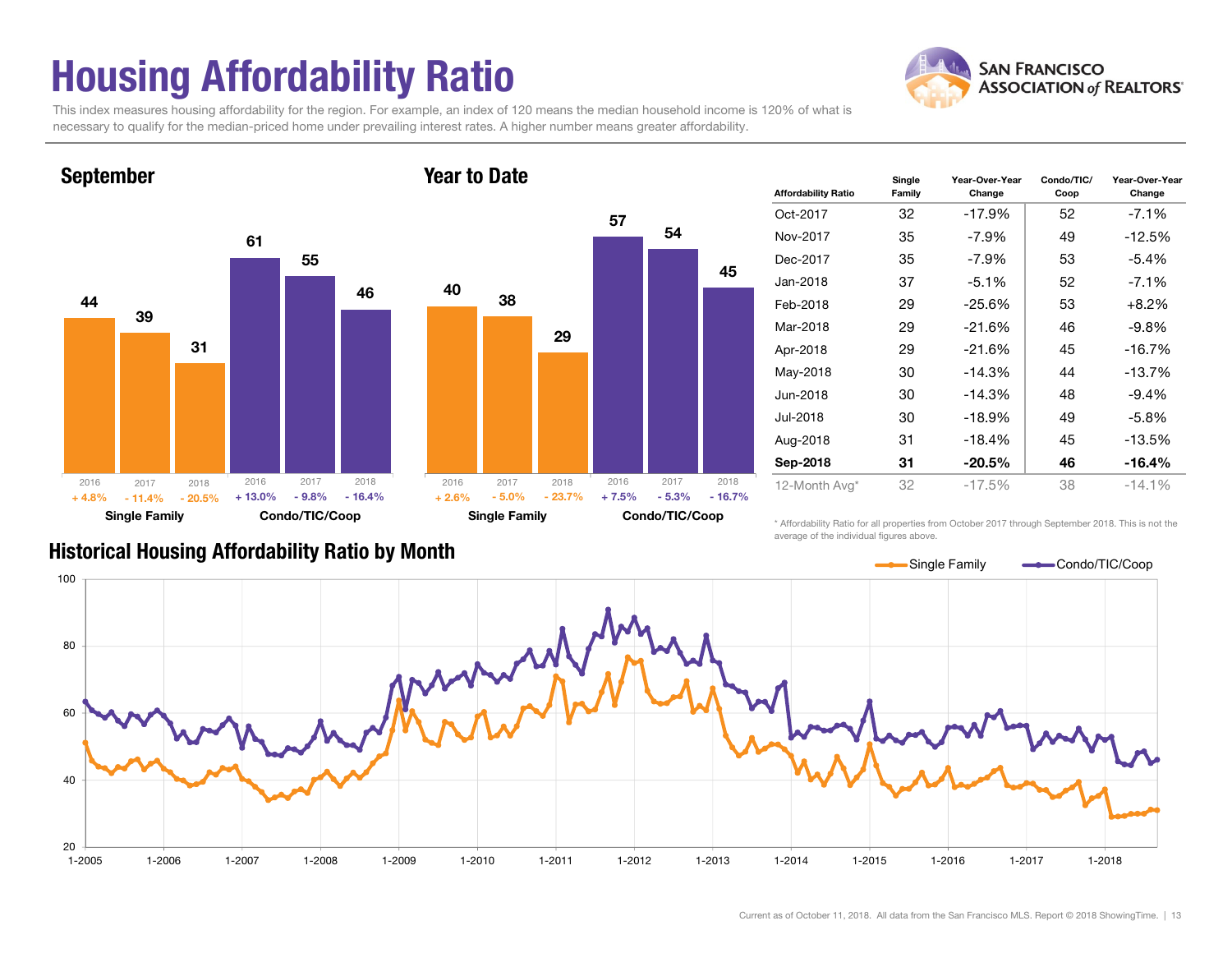### Months Supply of Inventory



The inventory of homes for sale at the end of a given month, divided by the average monthly pending sales from the last 12 months.



#### Historical Months Supply of Inventory by Month

\* Months Supply for all properties from October 2017 through September 2018. This is not the average of the individual figures above.

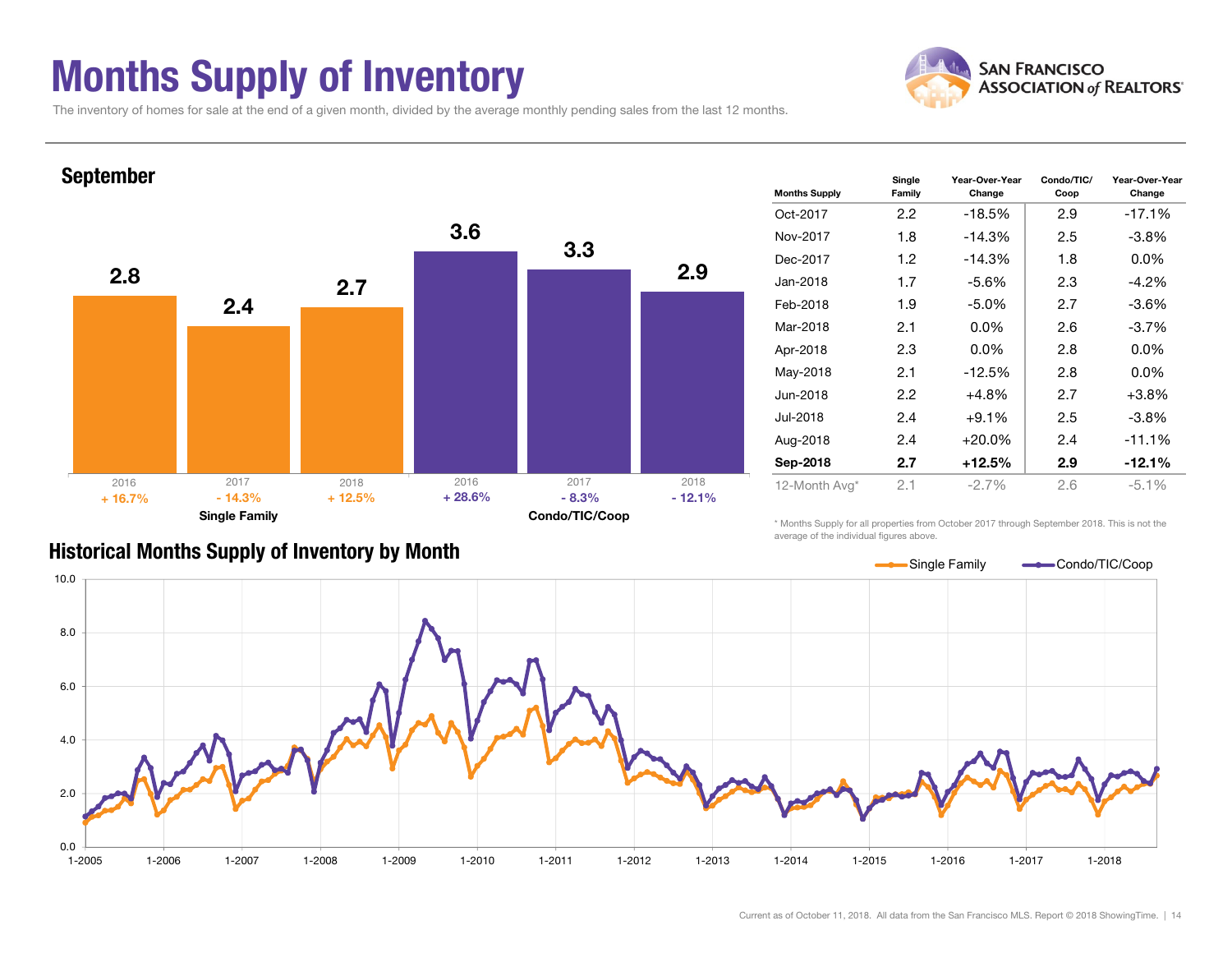### All Properties Activity Overview

Key metrics by report month and for year-to-date (YTD) starting from the first of the year.